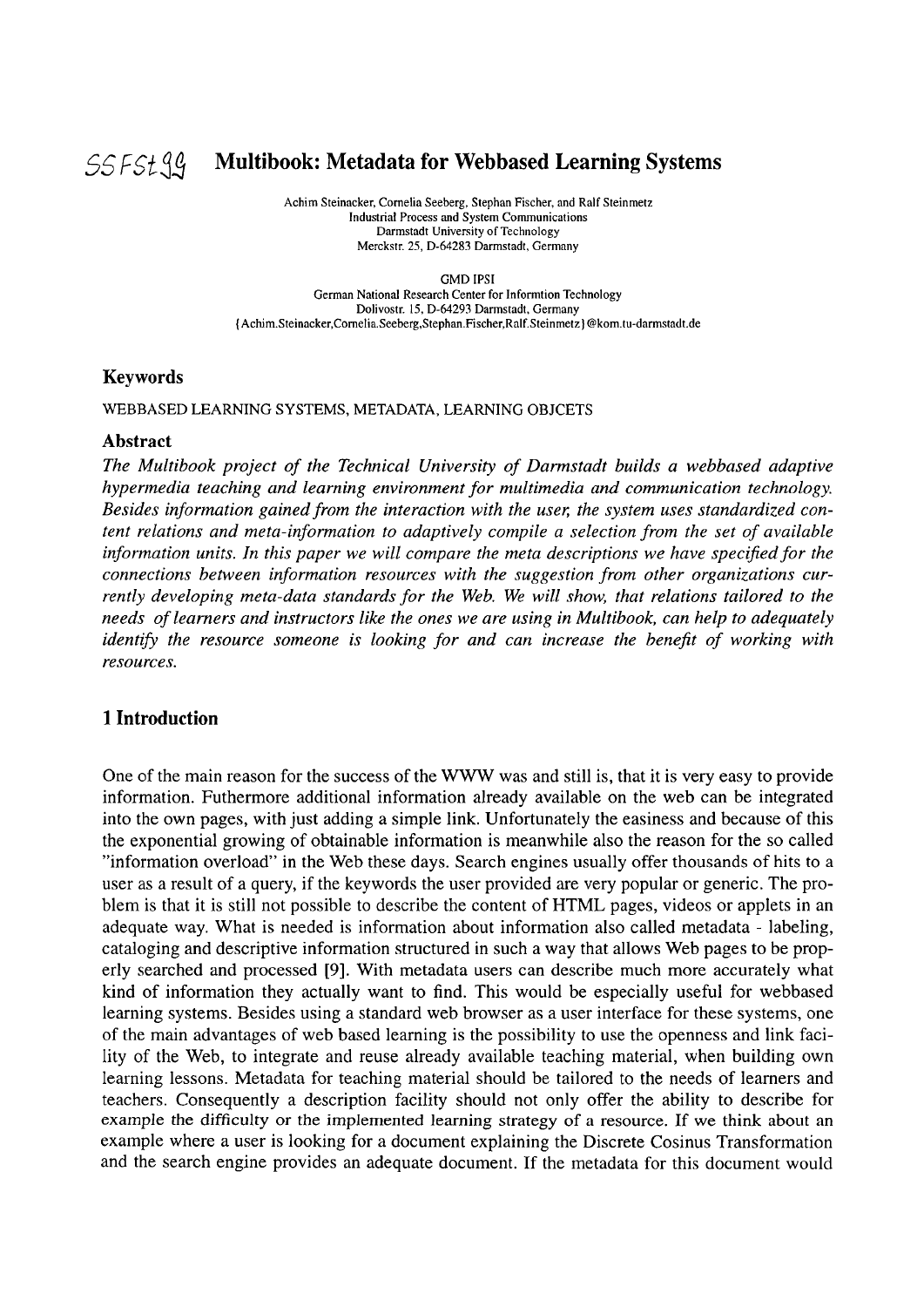contain links to document explaining or even visualizing Image Compression or the concrete example JPEG, the user could more easily understand the content of the document because the metadata is offering additional links, where the User can learn something about the context the DCT is used in or some concrete examples where it is used. The same is true for an instructor. Imagine someone has built a lesson which gives an overview about the DCT and the appropriate metadata. With adding links from his own description to other documents describing other forms of compression, or to a document going into the mathematical details of the DCT, available somewhere else on the web, the instructor can enrich his own lesson, without implementing all necessary documents itself. These small examples show that the relation between metadescriptions for learning resources can play a key role for learners and instructors.

The paper is structured as follows. In Section 2 we will provide an overview of the most common meta data project, the Dublin Core and a short introduction in a meta data project for learning material from the IEEE, the Learning Objects Metadata (LOM). After identifying the inadequacy of the way these metadata projects describe the relations between metadata descriptions, in Section 3 we will introduce the metadata we are using in the Multibook project. We will show that the small number of relations we have developed can help both instructors and learners to better identify the teaching resources for reuse and combining or learning. Section 4 will conclude the paper.

#### **2. Metadata for the Web**

The frustration of retrieving thousands of hits, for someone seeking for information at todays Web search engines, has increased the interest in metadata standards and practices. Metadata usually describes an Internet resource: what it is, what it is about, where it is, and so on. Metadata is not limited to describing textoriented documents. Any resource (e.g. video, image, audio, etc.) can be described with an appropriate metadata element set. The first aspect which must be addressed is what set of information is to be captured by the metadata. This will depend on the type of the resource and on the purpose of the metadata. A metadata scheme must be sufficiently flexible to capture useful information about a wide variety of resources for a range of purposes. Ideally, a single metadata scheme should be used as this minimizes the cost of using metadata. The second aspect is the production of metadata. Metadata is essentially a Summary of the data produced by various levels of "intelligence". Using humans to generate these summaries is expensive and metadata Systems attempt to reduce this cost by making humans more productive by automating as much of the process as possible. The final aspect of metadata concerns how the metadata is accessed and used. It must be retrieved in a form which can be processed with its semantics preserved. An important use of metadata is as a mechanism for resource location in distributed networks like the Internet. Metadata can provide information for the user to identify which resources they might be interested in. Once a resource has been identified, metadata provides the information to allow the resource to be accessed. The basic model used for metadata is known as "attribute type and value" model. Metadata is represented as a Set of facts about the resource (e.g. Title, Author). Each fact is represented as an attribute (also known as an element). An attribute contains a type (which identifies what information the attribute contains) and one or more values (the metadata itself).A very basic and simple approach to describe web-resources with metadata is the DublinCore which will be briefly described in the following.

The Dublin Core elements are text-oriented and therefore also readable for humans and understandable for machines.

#### **2.1 Dublin Core**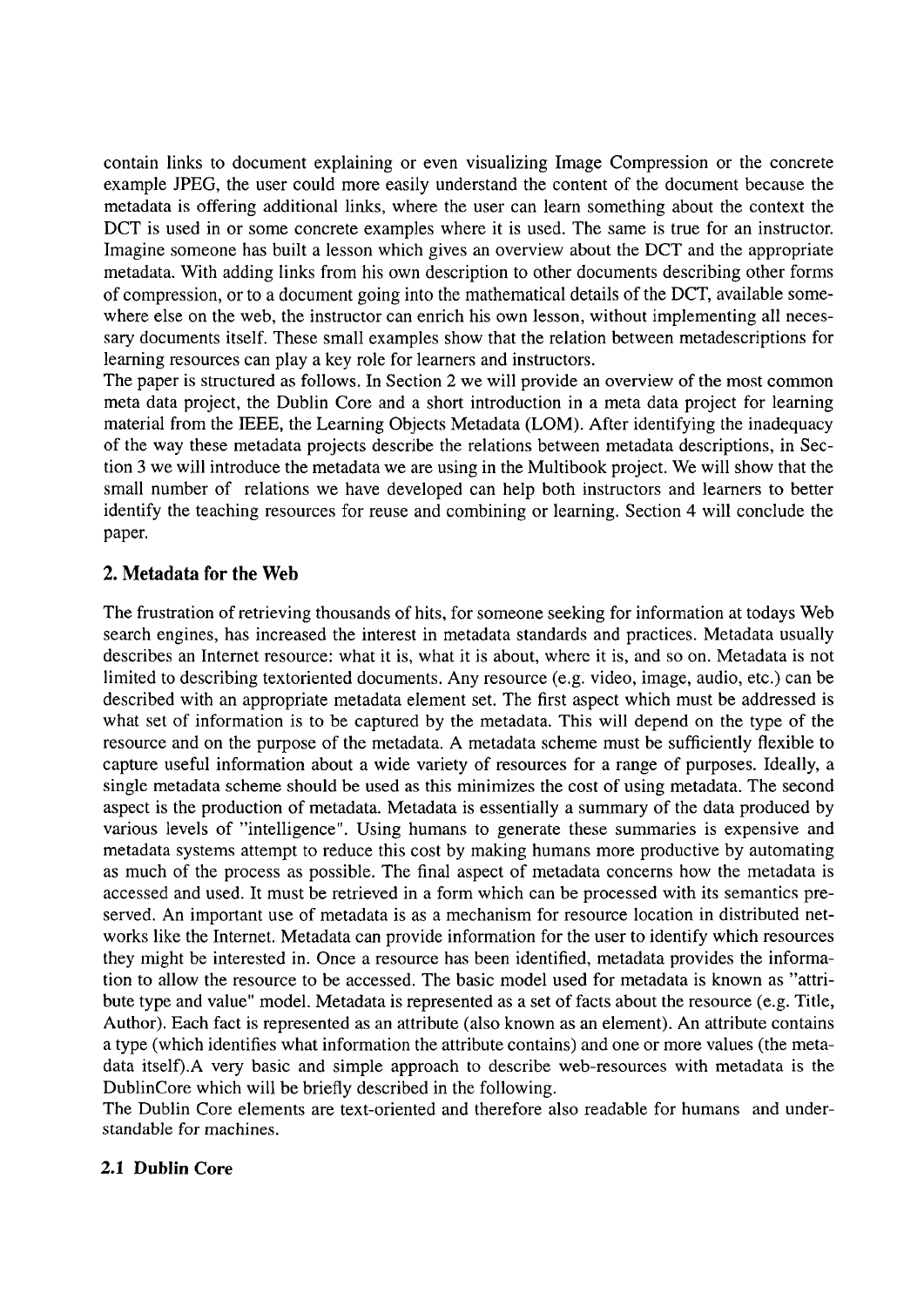Dublin Core is one of the best-known schemes and was invented by the library community. The name of the schema comes from the town of the first meeting of the working group, Dublin, Ohio, USA. Dublin Core is a specialized vocabulary associated with bibliographic information and consists of fifteen elements [I]: 1 .Title

2.Author or Creator 3.Subject and Keywords 4.Description 5.Publisher 6.Other Contributor 7.Date 8.Resource Type 9.Format 10.Resource Identifier 11.Source 12.Language 13.Relation 14.Coverage 15.Rights Management

As noticed, this metadata-standard has its roots in describing traditional library resources because it favours document-like objects. Additionally, some attributes like author, publisher or contributor may be of crucial importance for publications lists or copyright questions, for describing and identifying a learning resource they are less useful.

## **2.2 Learning Objects Metadata**

A more appropriate metadata-standard for describing learning resources than the Dublin Core is currently developed by the IEEE P1484.12 Learning Objects Metadata Working Group. Learning Objects are defined as any entity, digital or non-digital, which can be used, reused or referenced during technology-supported learning. Examples of technology-supported learning include computer-based training systems, interactive learning environments, intelligent computer-aided instruction systems, distance learning systems, and collaborative learning environments. The motivation for and benefits from metadata describing learning resources among others are *[2],[5]* 

- To enable learners or instructors to search, evaluate, acquire, and utilize learning objects.
- To enable the sharing and exchange of learning objects across any technology supported learning systems.
- To enable the development of learning objects in units that can be combined and decomposed in meaningful ways.
- To enable Computer agents to automatically and dynamically compose personalized lessons for an individual learner.
- To enable education, training and learning organizations, both government, public and private, to express educational content and performance standards in a standardized format that is independent of the content itself.
- To enable the development of education standards could consist simply of iternized lists of required domain modules for given grade levels.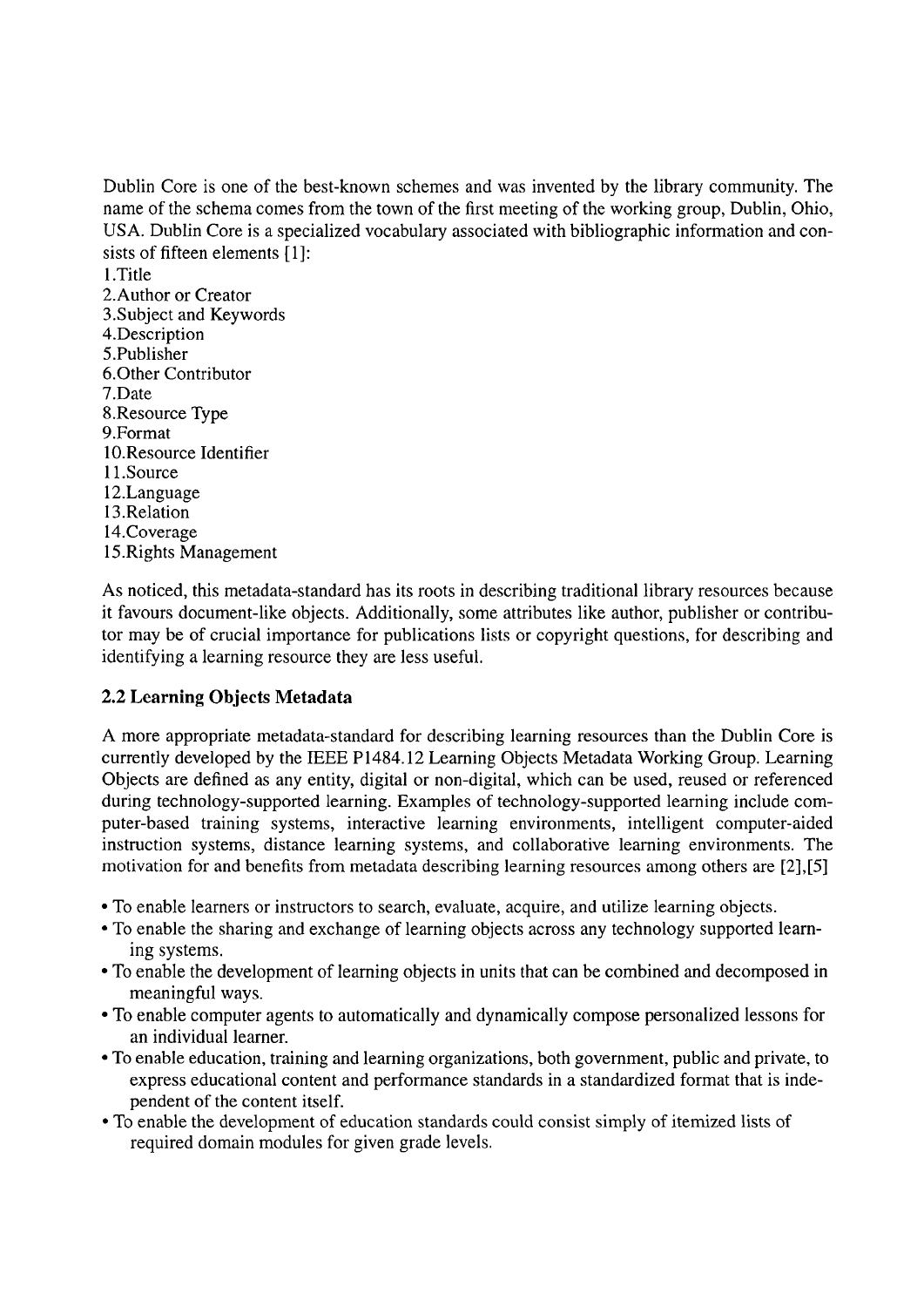These learning objects metadata also contain a relation-attribute to express correlation of different resources. Unfortunately the possible values for this attribute are the Same as for the DublinCore The values are:

{isPartOf, HasPart, IsVersionOf,HasVersion, IsFormatOf,HasFormat, References IsReferencedBy, IsBasedOn, IsBasisFor, Requires IsRequiredBy }

The values of the relation attribute are also text-document oriented. The "part0f"-value for example represents the fact, that a text or an image is a physical part of another document. It is not possible to model the situation that a concept explained with this resource is "a part Of" a more general concept. For example one cannot map that the Discrete Cosine Transformation (DCT) is a part of Image Compression. Other values like "IsBasedOn" allow the description of a semantic relation between two resources. But again, the roots of these values lirnit the possibility to express relations to bibliographic tasks. The values of the relation attribute in the IEEE metadata standard are therefore insufficient for modeling relations between resources a learner or an instructor is interested in.

Probably someone has not found what she/he was actually looking for, although she/he has described hislher requirements with metadata. If the resources which were returned from a search query would also offer links to related topics in a meaningful way, this could help to better find what someone was looking for. Furthermore even if the results of a query fulfilled the users claims, it might be interesting for her/him to find links to an alternative or a more detailed explanation or a visualization of the Same topic.

Additionally a requirement like the possibility to combine learning objects in a meaningful way can be easily fulfilled, if the resources itself provide links to additional but related material, that can be used to build a learning lesson.

These features are not only useful for instructors which build lessons and teaching material for the web, the same is also true for a learner. In the next section we want to introduce the metadata we use for relations between resources in the Multibook. We will show that just a small amount of possible values between relations enables the system to offer suitable informations for users and is even able to generate complete lessons itself with combining the information reassures.

## **3 MULTIBOOK**

The Multibook project developed by the Technical University of Darmstadt and the Fern-Universität Hagen is a webbased adaptive hypermedia teaching and learning environment for multimedia and communication technology. Hereby, the demands of diverse user groups, user levels and especially of diverse learning strategies are taken into account. Besides information gained from the interaction with the user, the system uses standardized content relations and meta-information to adaptively compile a selection from the Set of available information units (media bricks). To be able to accomplish this task, the content and metadata concerning the content must be represented in a formal way, that enables the system to operate on it. As a result the system can play the role of a guide for the user.

#### **3.1 MULTIBOOK'S Knowledge Base**

There are two spaces where the information and the metadata are modeled: a domain model, which we call the ConceptSpace, and the MediaBrickSpace, where knowledge is represented in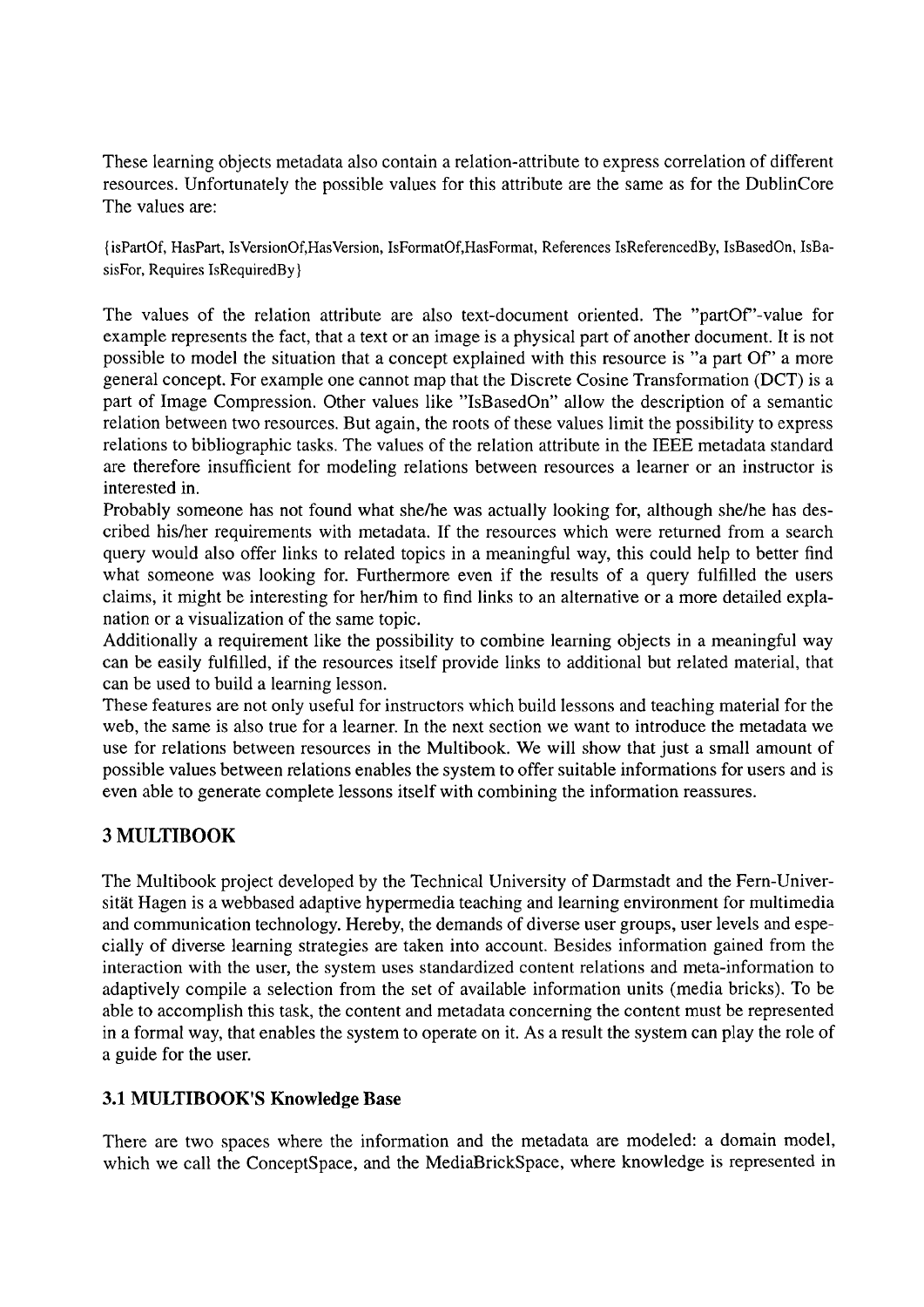small modular pieces of text, images, audio, video, or animation. There are objects (concepts and media bricks), relations (semantic in the ConceptSpace and rhetorical in the MediaBrickSpace) and attributes of the media bricks. The concepts and the actual content are therefore separated. While a teaching method reflects the concepts and especially the order in which concepts are displayed, the actual content represented by the media bricks transforms user preferences into a suitable document. In other words, the ConceptSpace represents the domain, the MediaBrickSpace is a Set of possible explanations of this domain. Formalization of the content to be learned lies at the core of the Multibook approach. However, we cannot aspire to substitute or completely control the process of learning from text or multimedia material rendered for human consumption and typically not available in a formal description. Our approach is to compose individualized lessons using the network of facts and concepts from the subject domain (ConceptSpace) as an access structure to a body of text and multimedia material rather than to generate lessons directly by turning facts from the domain model into sentences, diagrams, questions and tests. Being used as an index to the original learning material, an approach much closer to publishing practice, related to structuring and re-using assets etc., the facts in the ConceptSpace will not mirror each assertion that is made in the media bricks. It is of crucial importance for the approach to adequately choose the level of granularity, i.e. the detail and extent to which the subject field (and the learner's knowledge about it) is modeled. As a consequence of not formalizing in detail every statement of each media brick, the information we have about which bricks to combine into a lesson is a very general thematic information. If we want to take into account additional characteristics of the media bricks, e.g., their level of difficulty, or how the bricks fit into a certain argumentative strategy this information has to be given explicitly as attributes. We also established relations between the media bricks, these relations are not semantic, but rhetorical.

These considerations influenced the modeling of both the ConceptSpace and the MediaBrick-Space which will be described in the following.

#### **3.2 ConceptSpace**

As a rule of thumb, we choose the level of granularity such that objects of the model identify topics that could serve as chapter headings in a multimedia study book. The difference to traditional chapter headings is evidently that the information is held independently from the texts and other media bricks, with the effect that the topics are "centralized" instead of being scattered across the body of material. Formally, this is realized as an entity relationship model, where each object appears only once and accumulates information. Conversely, every topic that is to be related with some other piece of information has to be modeled as an object. While a few instance objects may be relevant (some concrete person or company, etc.) the main part of the network will be formed by abstract concepts.

Such a focus on topics/concepts suggests that our ConceptSpace will be a terrninological ontology rather than an axiomatic ontology, i.e. an ontology where concepts and relations have associated axioms and definitions that are stated in logic or some Computer oriented language that can be automatically translated to logic. **[6].** We have, however, to draw a clear distinction between the generic and the partitive hierarchy relation (a distinction, the necessity of which is discussed in the area of domain modeling [3]). We are building upon this distinction when identifying, e.g., a component (AEpart) of a media server, a certain type of file server (generic) as a topic to be explained but Want to start the explanation of the component, say a disk controller, with principles applying to controllers in general. Up to a certain point, deciding whether talking to the learner about controllers at a given stage of the file server lesson makes sense, assumes a conclusion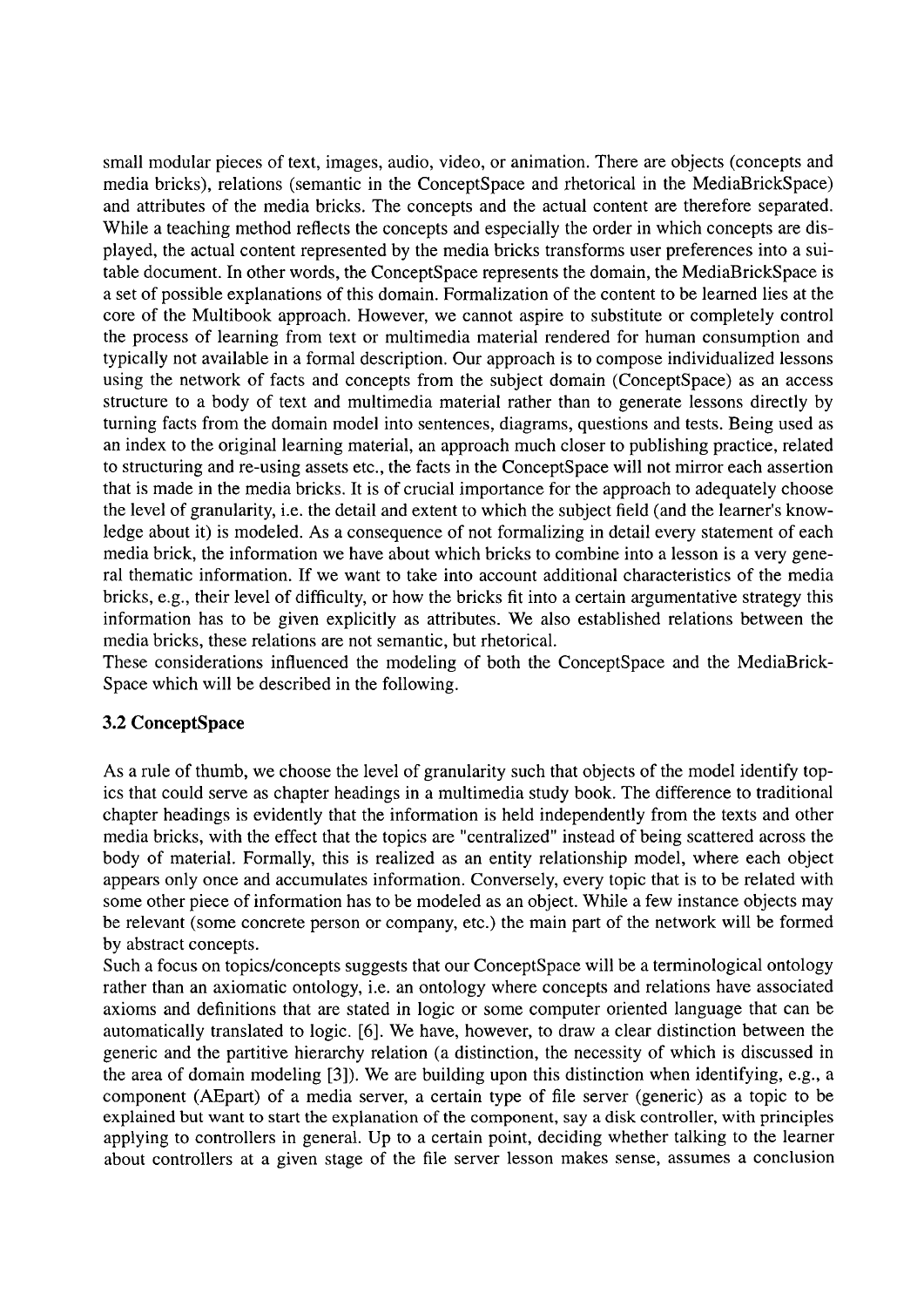across a path composed of different relations. To this end, we found it necessary to look at the AEpart relation as a statement relating the set of instances of one concept with the set of instances of the other and to additionally quantify this statement. In general, it must be possible to query the network starting from arbitrary points. This makes it necessary to also think of the terminological relation that we use as statements/assertions that have to be correct no matter which way you read them. They may not be based on implicit assumptions in which order the material is presented or any other context information.

We employ the following set of relations for the ConceptSpace (a more detailed explanation of the relations can be found in [7]:

- Superconcept
- AEpart
- EEpartOf
- InverseProcedure
- Follows
- ProblemSolution
- Partition: Difference (Rahmstorf Relations)

There are different possibilities to choose a set of relations. The granularity of the model relates to the fact that we are interested in roughly structuring the domain rather than completely representing all facts. In the vocabulary of Knowledge Engineering, this makes our ConceptSpace a terminological rather than an axiomatic ontology [6]. We are aware of the benefits that the extended use of verb concepts, and the expression of a greater variety of facts they allow, could have for our domain. However, the current model is, for simplicity reasons, mainly built around noun concepts 131. Semantic relations strongly guide the composition of lessons but do not predetermine a unique Set of topics and the order of these, to map a single order of specific topics onto a teaching method.

## **3.3 MediaBrickSpace**

Media bricks can either be text or other multimedia elements such as images, graphics, video and audio streams and - with the main focus - animations implemented as Java applets. Also these multimedia elements satisfy the requirements of modularity, this means that it is necessary that the format of the media bricks enables the system to describe the content, grade of detail, and the underlying pedagogical concept of the media brick. Thus it is possible to integrate a media brick in a lesson, independent of the kind of media. A specific problem is the level of difficulty which is not a matter of a single media brick. Whether a media brick is difficult to understand depends on various aspects, such as background knowledge of a specific user or the media bricks the user has seen/ learnt before. Examples for such rhetorical relations are "deepen" or "explain". It is a major task of the system, to make these relations explicit. We currently use the following relations:

- **example:** MediaBrick B contains a text describing the runlength algorithm, MediaBrick A contains a concrete example with an uncompressed data stream and the runlength encoded stream.
- **illustrates:** MediaBrick B contains a text with some numbers, MediaBrick **A** contains a diagram illustrating these numbers.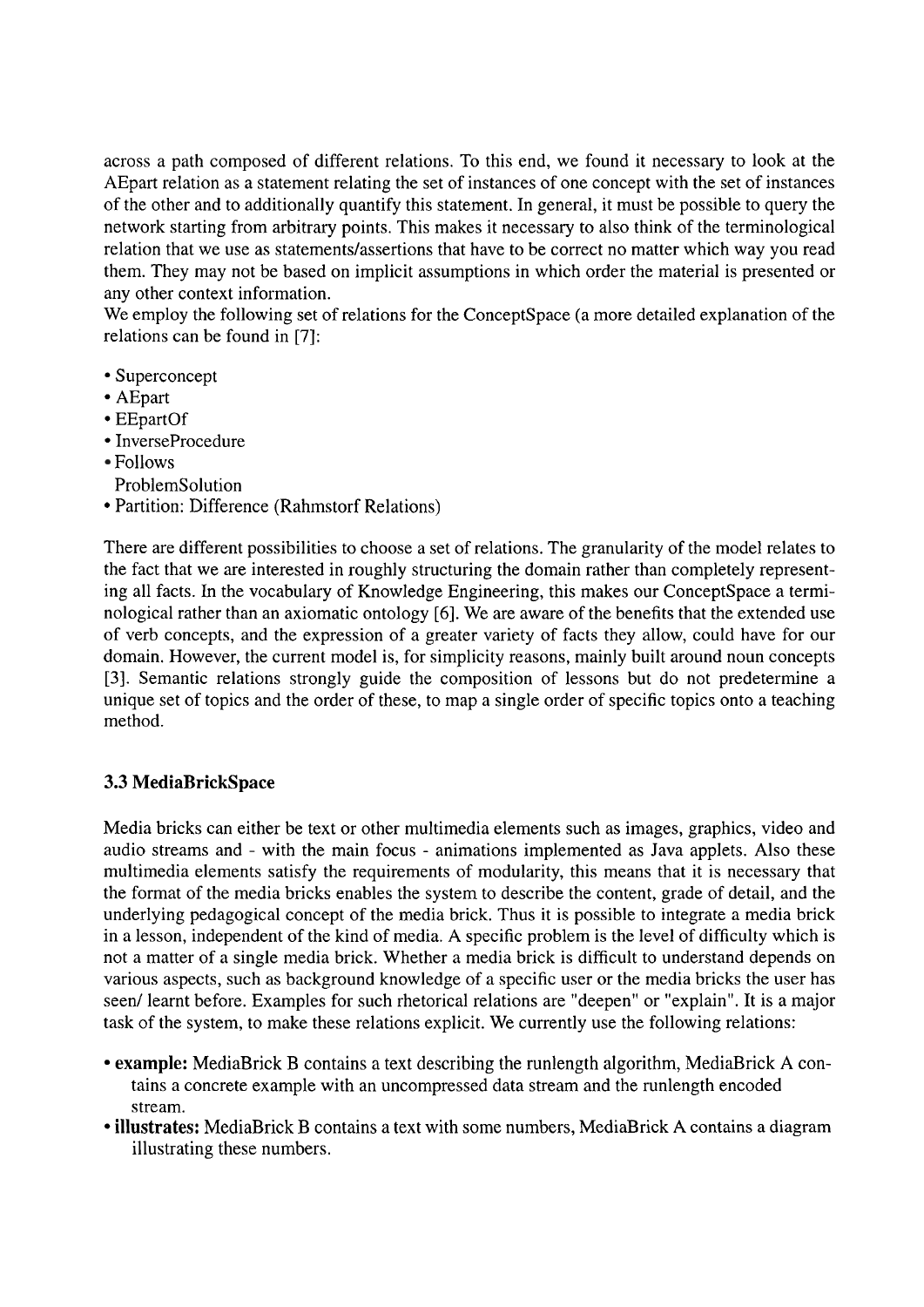- **instance:** MediaBrick B contains a graphic where all video compressing processes are listed. MediaBrick A describes MPEG.
- **restricts:** MediaBrick B contains a description of a theory, MediaBrick A describes cases where the theory fails.
- **amplifies:** MediaBrick B contains a video strearn describing a CSCL system. MediaBrick A contains a text describing how CSCW systems work.
- **continues:** MediaBrick B contains an uncompressed image. MediaBrick A shows the Same image runlength encoded.
- **deepens:** MediaBrick B contains an animation visualizing how the DCT works. MediaBrick A contains the formula of the DCT.
- **opposite:** MediaBrick B states a theory of a specialist. MediaBrick A contains a Statement of another specialist contradicting the first one.
- **alternative:** MediaBrick B contains an image making clear what a pixel image is. MediaBrick A contains a text explaining a pixel image.

In [8], it is shown that with the relations we are using in both spaces, it is possible to compile lessons for individual learners. Furthermore the system can generate individual table of contents, as a guidance for the learner through the material. This approach can help closing the gap between free navigation and static guidance in an adaptive hypermedia system. We are aware, that the ontology we propose has not the fine granularity as the one described in **[4].** The main reason for our model is the openness and extensibility of our system. We believe that the majority of learning resources available on the web are rather complete units examples or tests, than just sentences or phrases, so a more detailed modeling is not necessary. Another reason for using our model is the fact that authors and teachers using a knowledge based learning system must be willing to add the necessary meta-information to both spaces to integrate a learning resource. It is therefore better to reduce the amount of needed informations for describing a resource as low as possible.

## **4 Conclusion**

Metadata Standards which are currently under development can help learners and instructors to search, evaluate, acquire and utilize learning objects, but the development and utilization of learning objects in units that can be combined and decomposed in meaningful ways, needs a richer vocabulary for the relation between the information resources than just a bibliograhic view on the material. Relations, tailored to the needs of learners and teachers like the ones we are using in Multibook, can help to identify in a reliable way the resource someone is looking for and can increase the benefit of working with the resources.

#### **Acknowledgments**

The authors would like to thank the Bundesministerium für Bildung, Wissenschaft, Forschung und Technologie (BMBF) which partially funded the research project and the Volkswagen Stiftung. We also owe thank to Lilo Kolb and Moni Jayme for their constant support.

#### **References**

[l] Dublin Core Metadata for Resource Discovery. Stuart Weibel, John Kunze, Carl Lagoze, and Misha Wolf, RFC2413, September 1998

[2] IEEE Learning Technology Standards Committee (LTSC) ,Learning Object Metadata (LOM),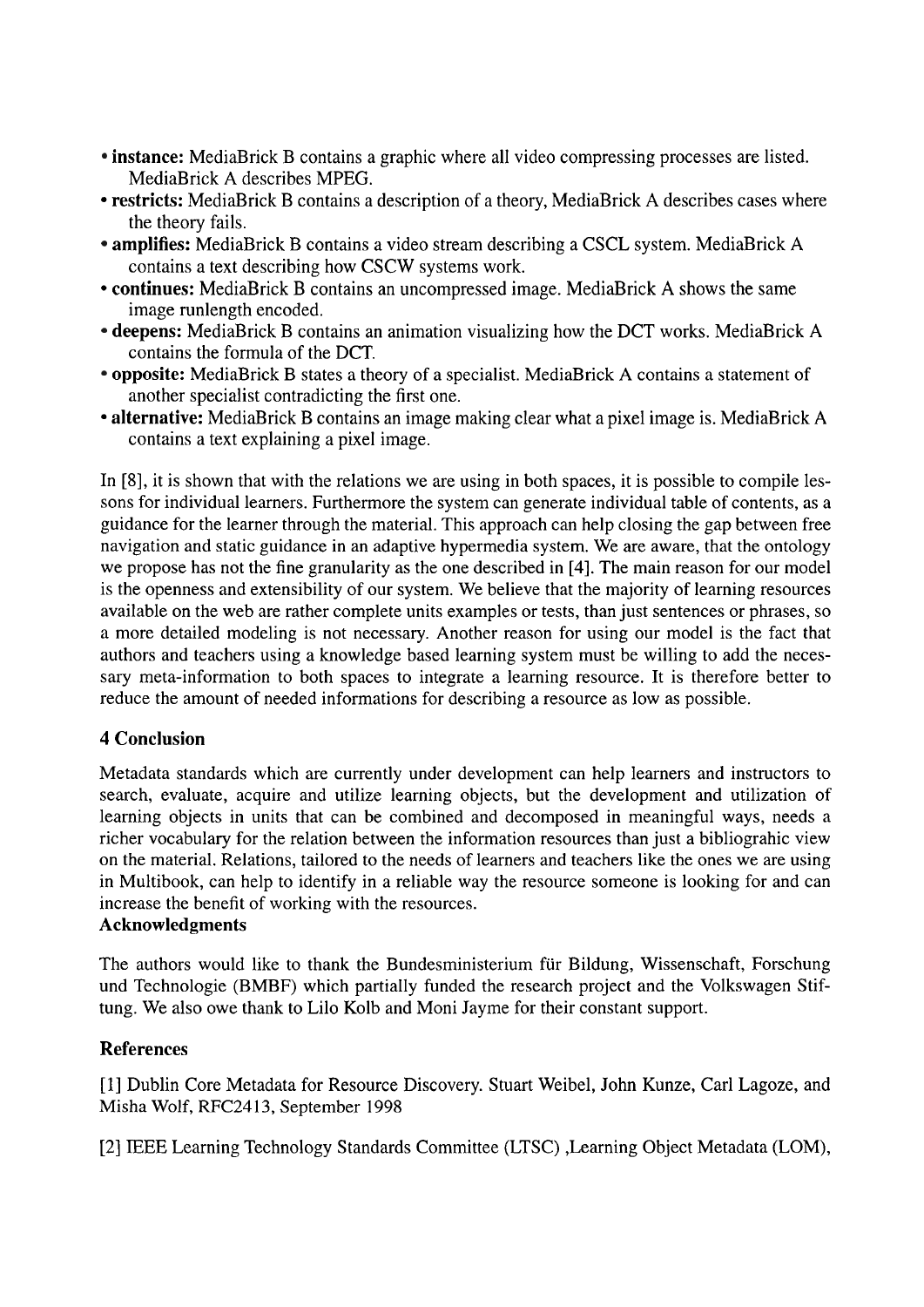Draft Document v2.1, http://grouper.ieee.org/groups/ltsc/ltscdocs/wgc/LOMdoc2\_1.html

*[3]* Fischer D.H., From Thesauri towards Ontologies?, in Hadi M., Maniez J. and Pollit St. A.; Structures and Relations in: Knowledge Organization, Proceedings of the 5th ISK Conference, 1998

[4] Mizoguchi R., Task Ontology Makes It Easier To Use Authoring Tools ,Proc. of IJCAI-97, Nagoya,Japan, pp.501-506, 1997.

*[5]* Schoening J., A Case and Strategy for Developing Standardized Educational Domain Modules and Ontologies, http://grouper.ieee.org/groups/ltsc/ontol.htm, 1997

[6] Sowa J., Ontologies for Knowledge Sharing, Manuscript of the invited talk at TKE'96, 1996

[7] Seeberg C., et al. From the Users needs to adaptive documents, to appear in the Proceedings of the IDPT'99

[8] Steinacker A., et al. Dynamically Generated Table of Contens as Guided Tours in Adaptive Hypermedia Systems, Proceedings of the EdMedia, Seattle 1999

[9] W3, Metadata Activity Statement, http://www.w3.org/Metadata/Activity.html, 1999